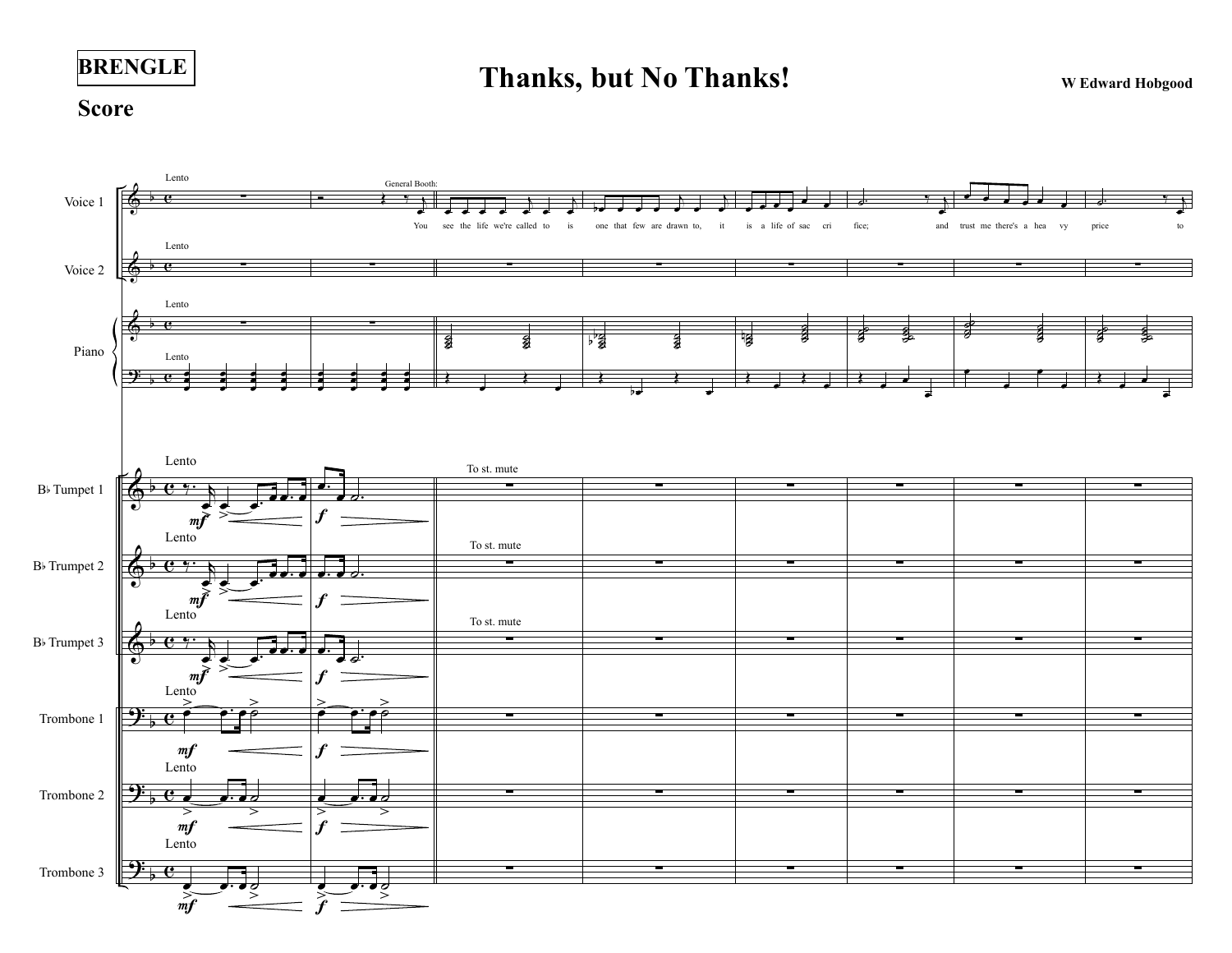2 Thanks, but No Thanks!

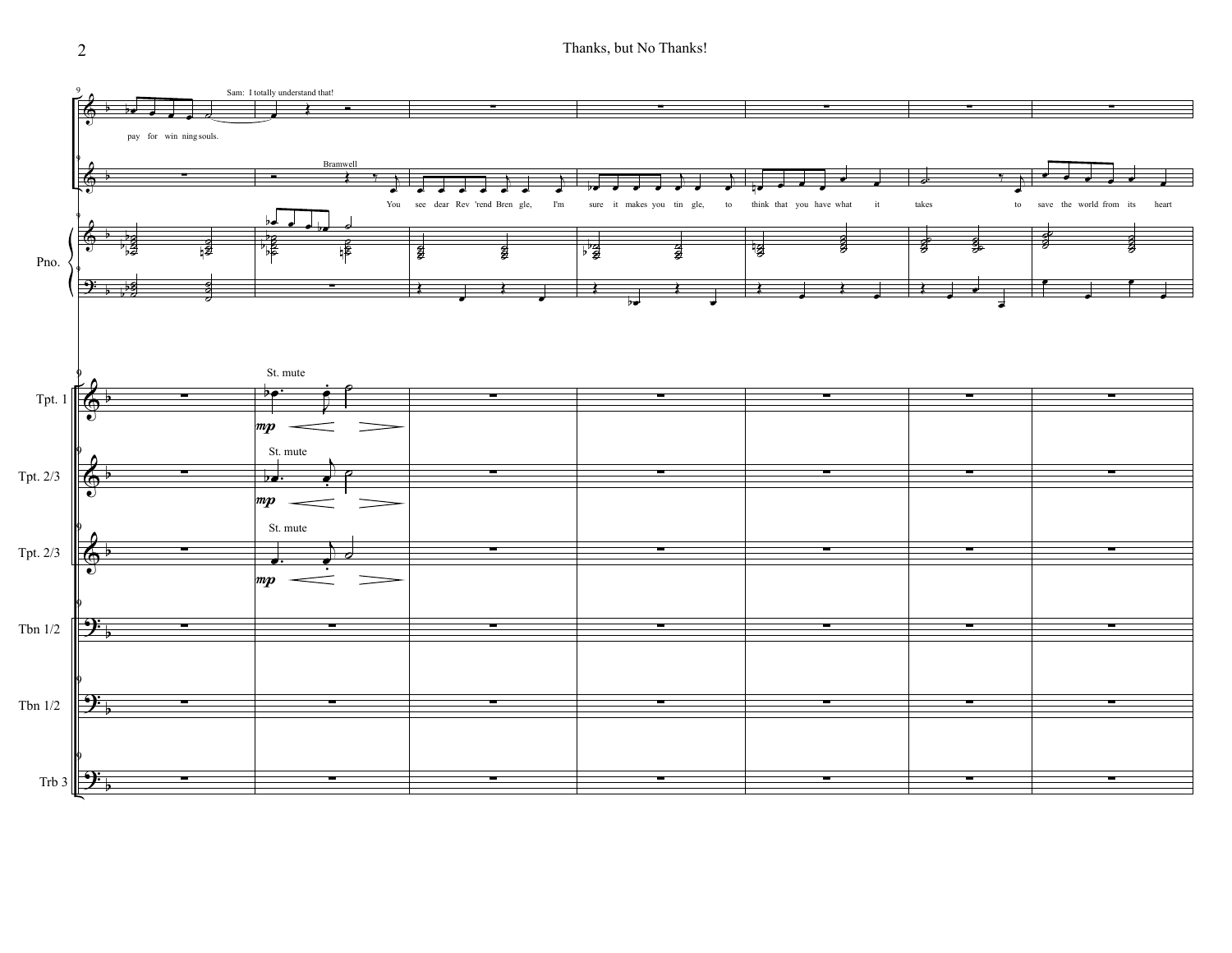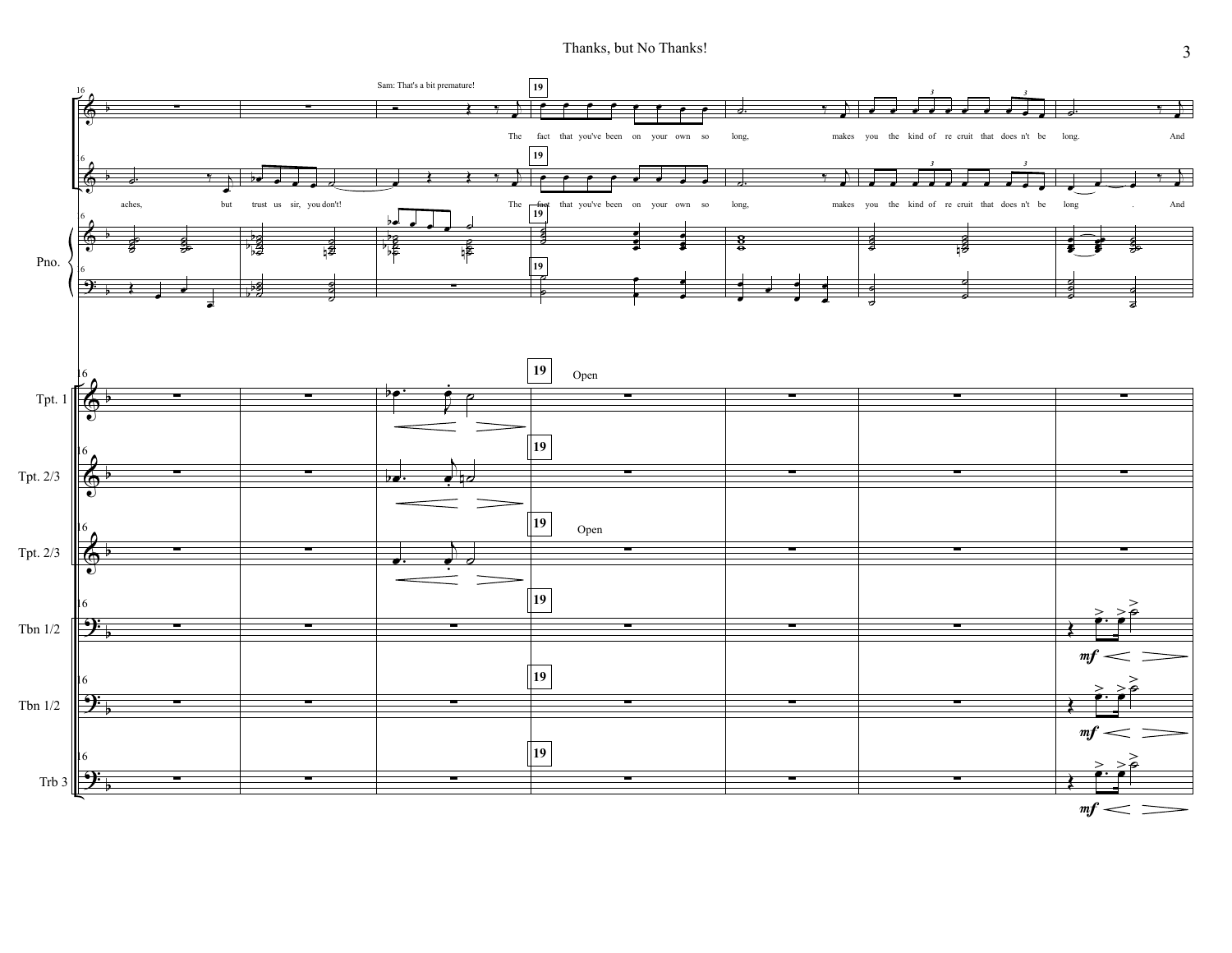4 Thanks, but No Thanks!

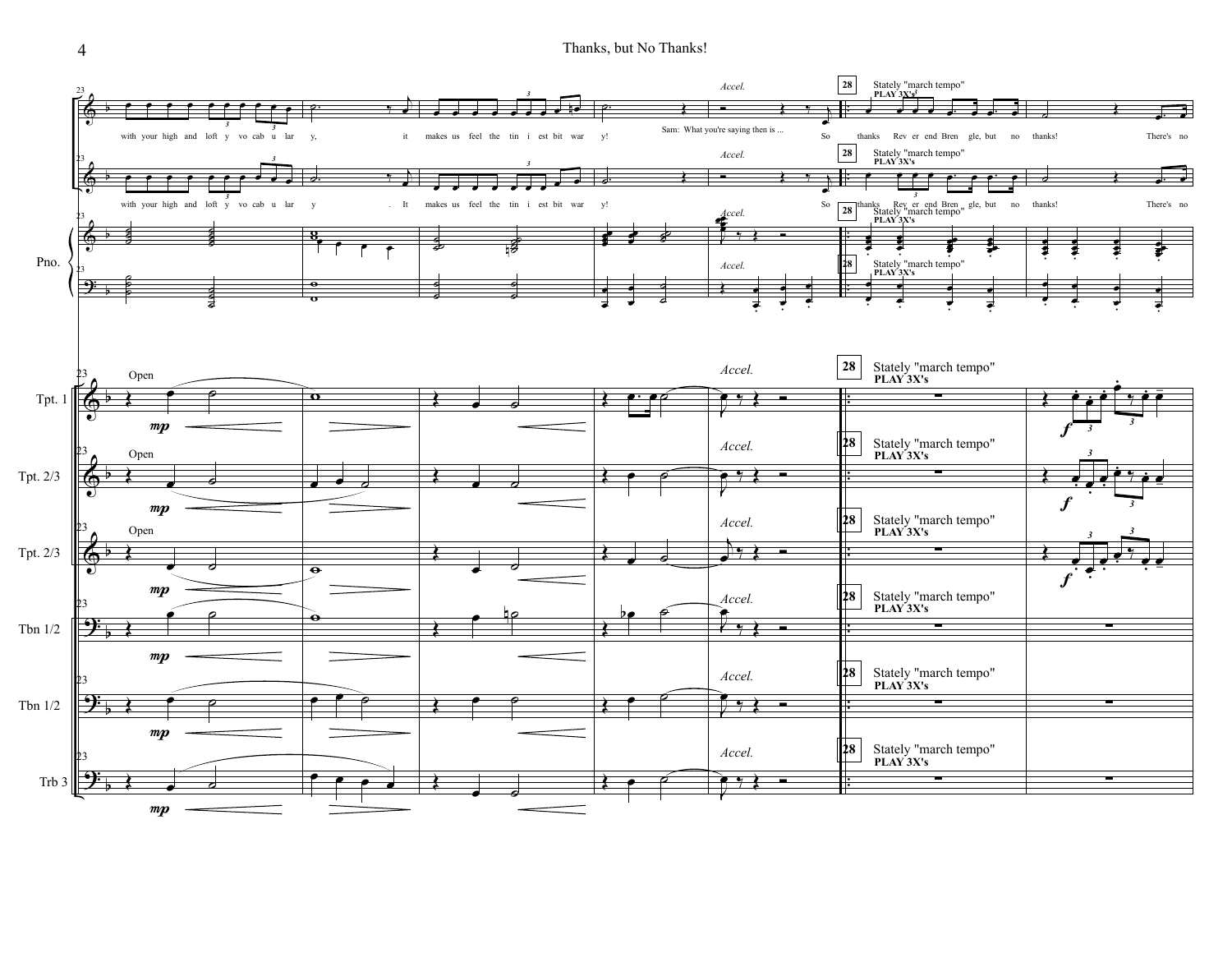Thanks, but No Thanks!

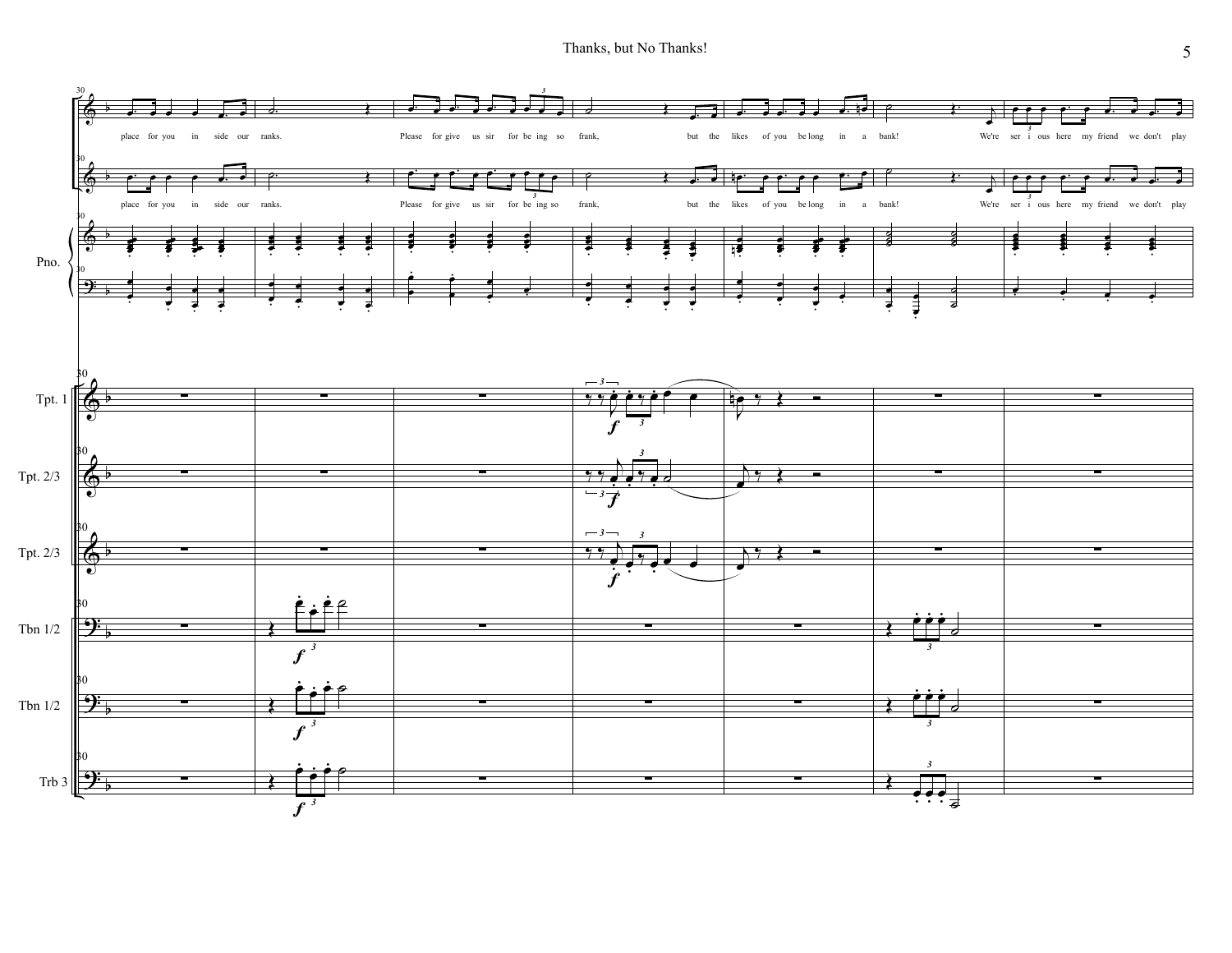Thanks, but No Thanks!



6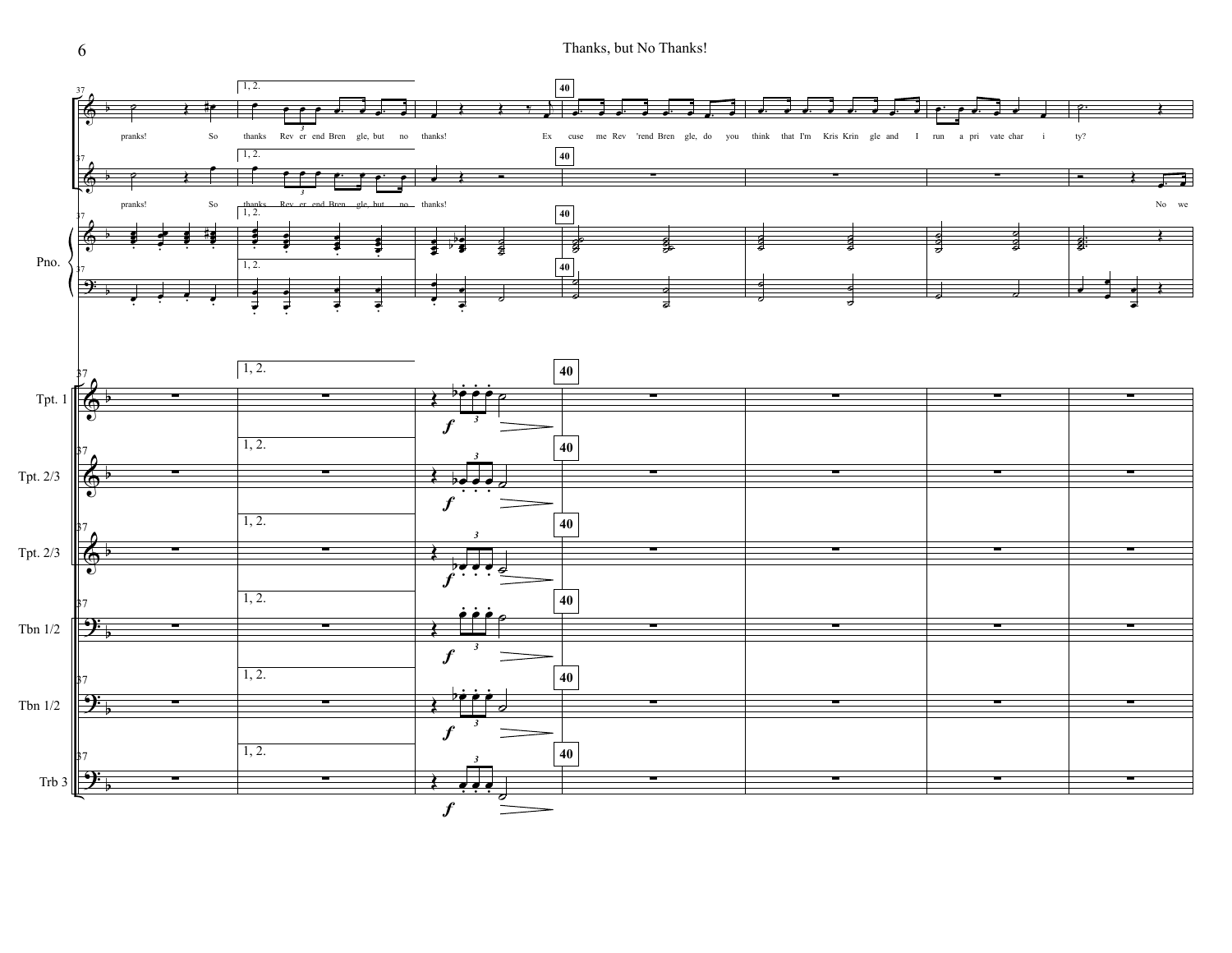Thanks, but No Thanks!